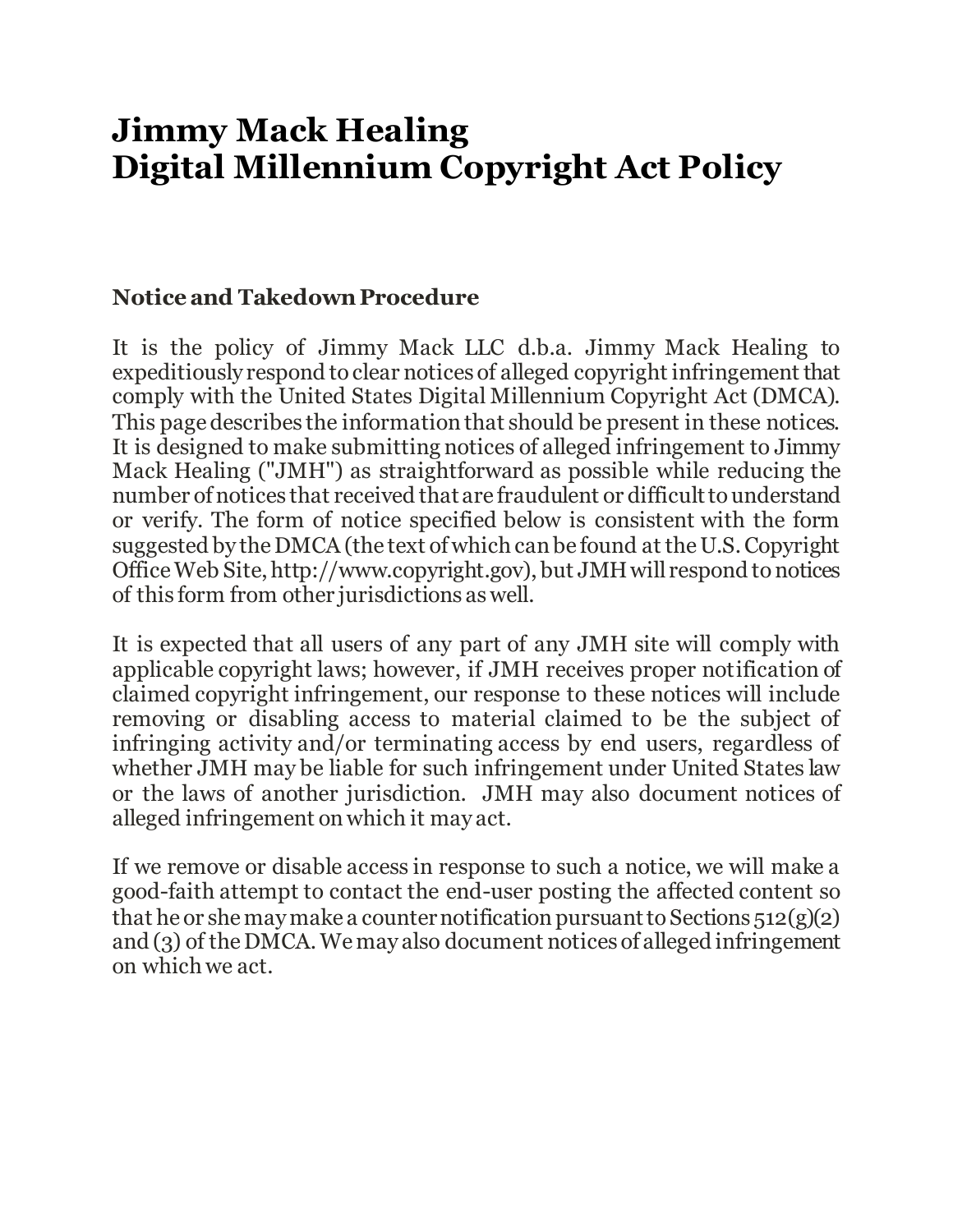## **Designated Agent**

The Designated Agent to receive notification of alleged infringement under the DMCA on behalf of JMH is:

Sidney W. Kilgore. Esq. JMH Company Counsel [Email:](mailto:copyright@citmedialaw.org) sidneywkilgorepa@gmail.com Mail: P.O. Box 33096, Raleigh, NC 27636-3096 (expedites receipt) or 3513 Harden Road, Raleigh, NC 27607-3307

Upon receipt of proper notification of claimed infringement, JMH will follow the procedures outlined herein and in the DMCA.

# **Infringement Notification**

If you believe that your work has been copied in a way that constitutes copyright infringement, or your intellectual property rights have been otherwise violated, please provide the Registered Agent for JMH (listed above) the following information in a written communication (preferably via email):

- 1 Identification of the copyrighted work claimed to have been infringed, or, if multiple copyrighted works at a single online site are covered by a single notification, a representative list of such works at that site;
- 2 Identification of the material that is claimed to be infringing or to be the subject of infringing activity and that is to be removed or access to which is to be disabled, and information reasonably sufficient to permit JMH to locate the material;
- 3 Information reasonably sufficient to permit JMH to contact the complaining party, such as an address, telephone number, and, if available, an email address at which the complaining party may be contacted;
- 4 The following statement: "I have a good faith belief that use of the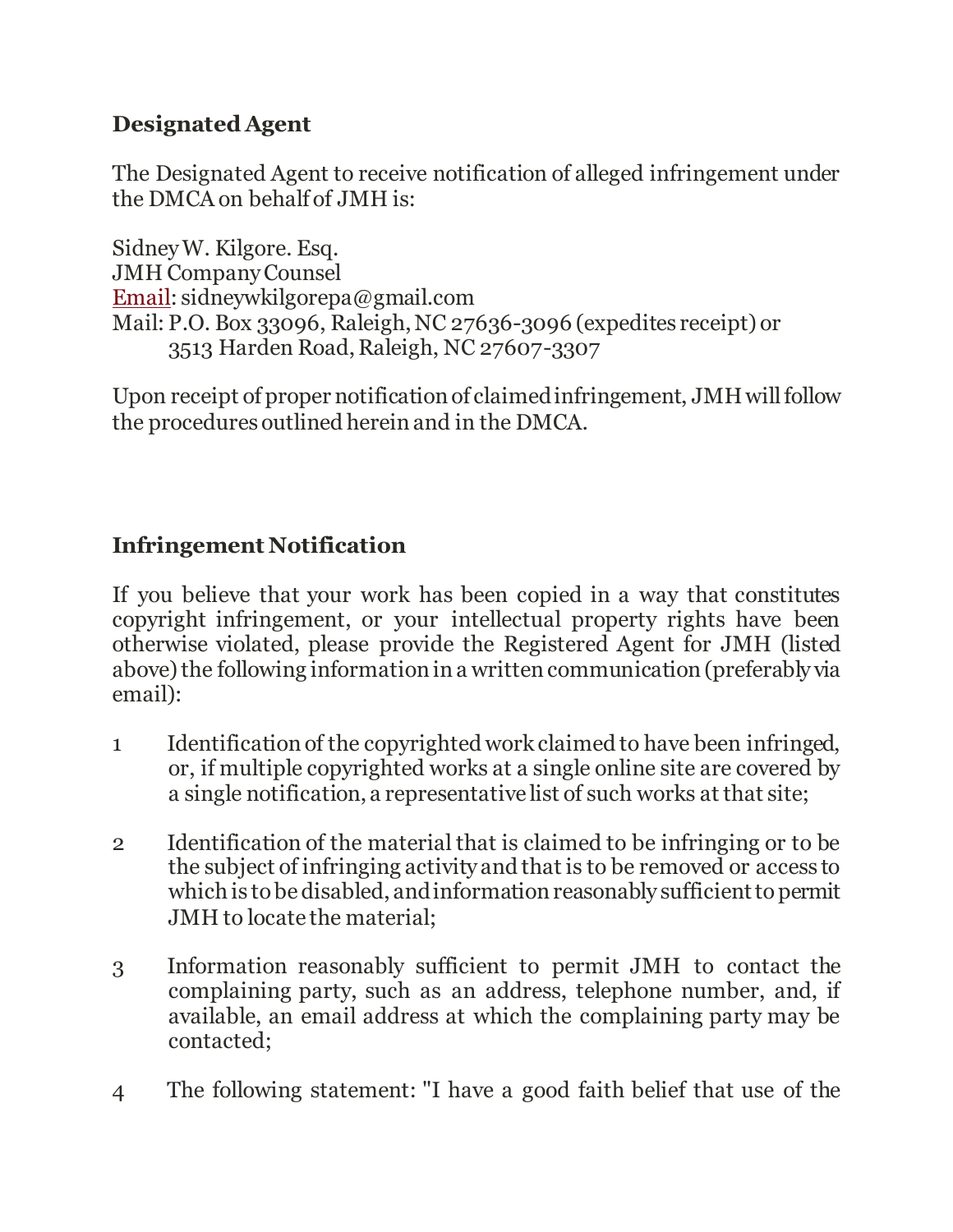material in the manner complained of is not authorized by the copyright owner, its agent, or the law";

- 5 The following statement: "I swear or affirm, under penalty of perjury, that the information in the notification is accurate, and that I am the copyright owner or am authorized to act on behalf of the owner of an exclusive right that is allegedly infringed"; and
- 6 A physical or electronic signature of the owner or a person authorized to act on behalf of the owner of an exclusive right that is allegedly infringed.

Please note that you may be liable for damages (including costs and attorneys' fees) if you materially misrepresent that material is infringing your copyrights. Accordingly, if you are not sure whether material available online infringes your copyright, we suggest that you first contact an attorney.

#### **Counter Notification**

A provider of content subject to a claim of infringement may make a counter notification pursuant to sections  $512(g)(2)$  and (3) of the DMCA. To file a counter notification with us, please provide the Registered Agent for JMH (listed above) the following information in a written communication (preferably via email):

- 1 Identification of the material that has been removed or to which access has been disabled and the location at which the material appeared before it was removed or access to it was disabled;
- 2 Your name, address, and telephone number;
- 3 The following statement: "I consent to the jurisdiction of the United States District Court for the [insert the federal judicial district and division in which your address is located]";
- 4 The following statement: "I will accept service of process from [insert the name of the person who submitted the infringement notification]